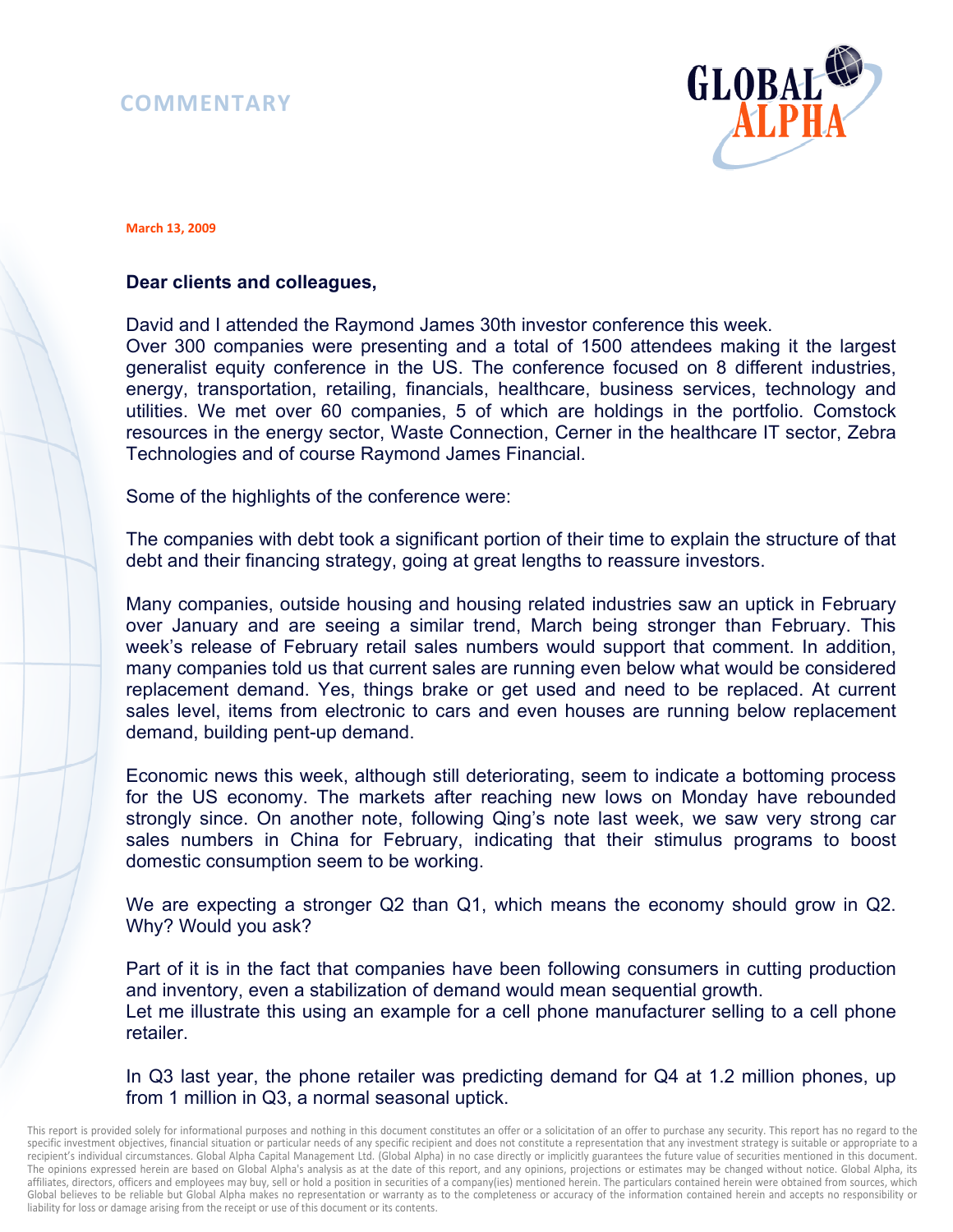

So the phone retailer ordered 1.2 million phones from the manufacturer.

But demand at Christmas did not go up, total sales actually went down for the first time to 900 000 phones. Meaning the retailer had 300 000 phones in inventory and was now expecting to sell only 800 000 phones in Q1.

So immediately, the phone manufacturer was asked to ship only 500 000 phones for the quarter, a sequential decline of more than 58%.

Sales in Q1 were 800 000 phones meaning the retailer was back with a normal inventory level. But still expecting a deterioration in Q2 at 750 000 phones and therefore ordered 750 000 phones from the manufacturer, a 50% increase over Q1 for the manufacturer.

So we expect strong growth in Q2. And the market should rebound strongly. There is a big risk however that this rebound will be short-lived as we experienced in prior recessions. But we still believe that the economy should bottom before the end of this year.

There were no changes in the portfolio this week.

A few of our companies reported results. Greggs PLC, the largest sandwich and bakery chain in the UK reported sales up 7.1% with same store sales up 4.1%. Profits were slightly down due to high energy and ingredient costs. The forecast was very positive as people seem to go for lower priced choices but still eat out. Casey's, a leading convenience store operator in the US Midwest, profiled in our of previous commentaries reported record results with same store gasoline sales volumes up 2.1% and grocery and merchandise sales up 7%. Finally, Hong Kong and Shanghai hotels reported results sharply down, but on the positive side, revenues per available room (revpar) were down only 4%. Autogrill reported sales up 19% and EBITDA up a similar %.

The company we will profile this week was our host, Raymond James Financial.

# **Raymond James Financial (RJF US - \$16.91)**

www.raymondjames.com

Founded in 1962, Raymond James is a diversified financial services holding company with subsidiaries engaged primarily in investment and financial planning, in addition to investment banking and asset management. With 5,000 financial advisors serving approximately 1.9 million accounts mainly in the US and Canada Raymond James is one of the largest independent financial services firms. The company has approximately \$170 billion in assets under administration and \$28 billion in aum.

This report is provided solely for informational purposes and nothing in this document constitutes an offer or a solicitation of an offer to purchase any security. This report has no regard to the specific investment objectives, financial situation or particular needs of any specific recipient and does not constitute a representation that any investment strategy is suitable or appropriate to a recipient's individual circumstances. Global Alpha Capital Management Ltd. (Global Alpha) in no case directly or implicitly guarantees the future value of securities mentioned in this document. The opinions expressed herein are based on Global Alpha's analysis as at the date of this report, and any opinions, projections or estimates may be changed without notice. Global Alpha, its affiliates, directors, officers and employees may buy, sell or hold a position in securities of a company(ies) mentioned herein. The particulars contained herein were obtained from sources, which Global believes to be reliable but Global Alpha makes no representation or warranty as to the completeness or accuracy of the information contained herein and accepts no responsibility or liability for loss or damage arising from the receipt or use of this document or its contents.